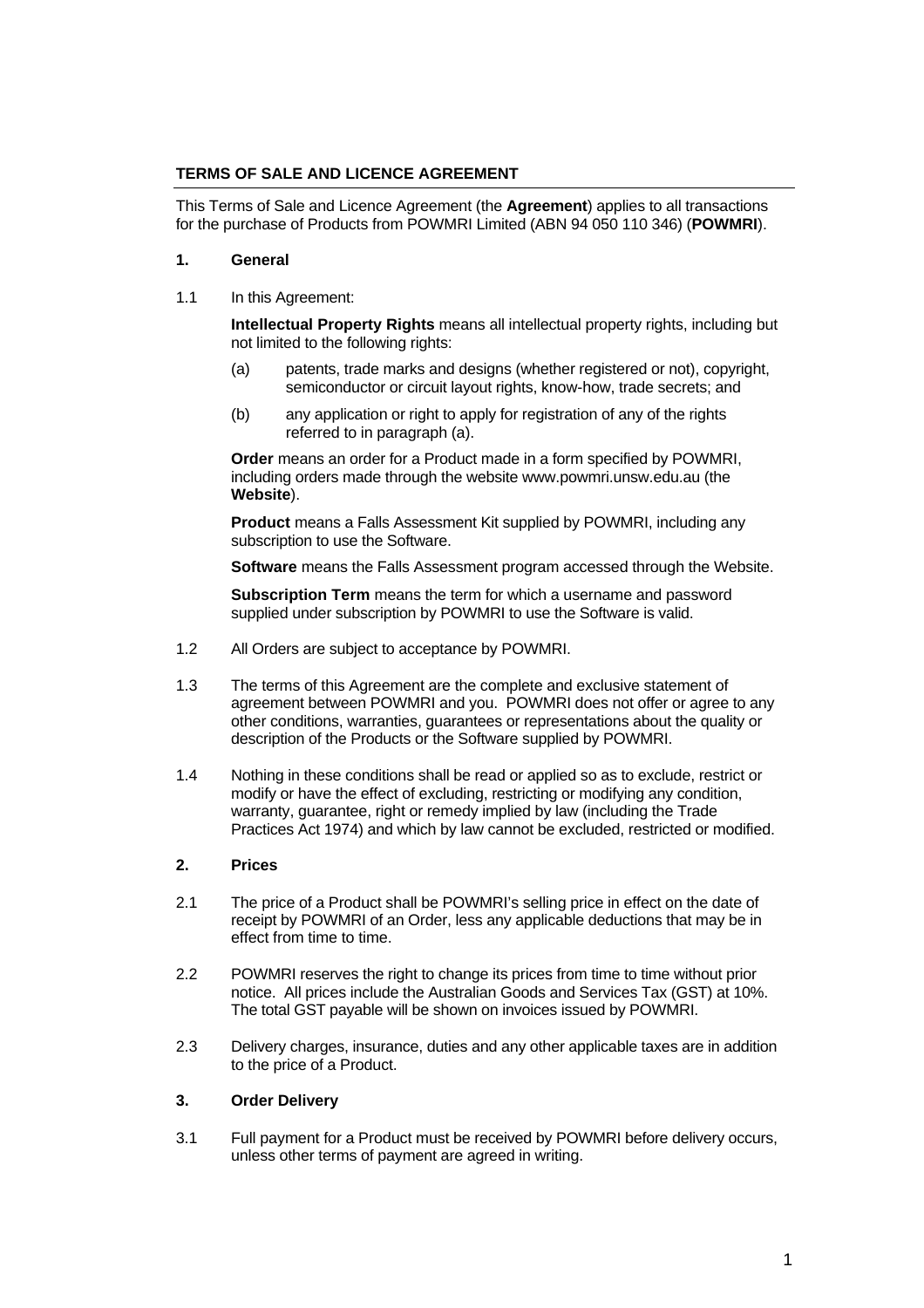- 3.2 Any delivery times quoted by POWMRI are estimates only and POWMRI is not liable for any loss, damage or delay caused by late delivery or non-delivery of a Product.
- 3.3 POWMRI reserves the right to deliver a Product in any number of instalments.
- 3.4 POWMRI is not responsible for any loss or damage to a Product in transit caused by any event of any kind by any person, whether or not POWMRI is legally responsible for the person who caused or contributed to that loss or damage.

### **4. Return of Product**

- 4.1 You may return a Product to POWMRI within seven days of receipt for a refund of the price of the Product inclusive of GST, if you are unsatisfied for any reason.
- 4.2 You must obtain a Return Authorisation Number (RAN) from POWMRI before returning a Product, which must be at your expense. All Products returned must be in as new condition.

### **5. Grant of Licence and Use of Software**

- 5.1 POWMRI grants to you a non-exclusive licence to use the Software during the Subscription Term for the purpose of generating falls risk assessment reports from measurements made using Products supplied by POWMRI.
- 5.2 The Subscription Term may be extended at its conclusion by payment according to the rate schedule issued by POWMRI from time to time.
- 5.3 You acknowledge that the results generated by the Software depend on the accuracy of measurements made in accordance with the instructions supplied with each Product, and that the Software is not intended as a substitute for clinical judgment or to indicate a lack of a need for careful attention to patients' individual characteristics and circumstances. The Software must not be regarded as solely determinative of any falls risk without medical consideration of any other possible risk factors.
- 5.4 In order to use the Software, you must obtain access to the Website, through devices that access web-based content, and pay any service fees associated with such access.
- 5.5 You agree to take responsibility for the safekeeping of your username and password. You are liable if your user name or password is used by an unauthorised person. You agree to release and indemnify POWMRI in connection with any use (whether authorised or unauthorised) of your username or password.
- 5.6 Except as expressly permitted under this Agreement, you must not:
	- (a) copy or reproduce in any way part or all of the Software;
	- (b) modify, adapt, translate, tamper with, reverse engineer, disassemble, decompile, circumvent any copy protection technology or otherwise attempt to create or generate or derive any code for, or in respect of, the Software except as permitted by applicable law; or
	- (c) access the Website for unlawful purposes, or in a manner which infringes the rights of, or restricts or inhibits the use of the Website by any other user.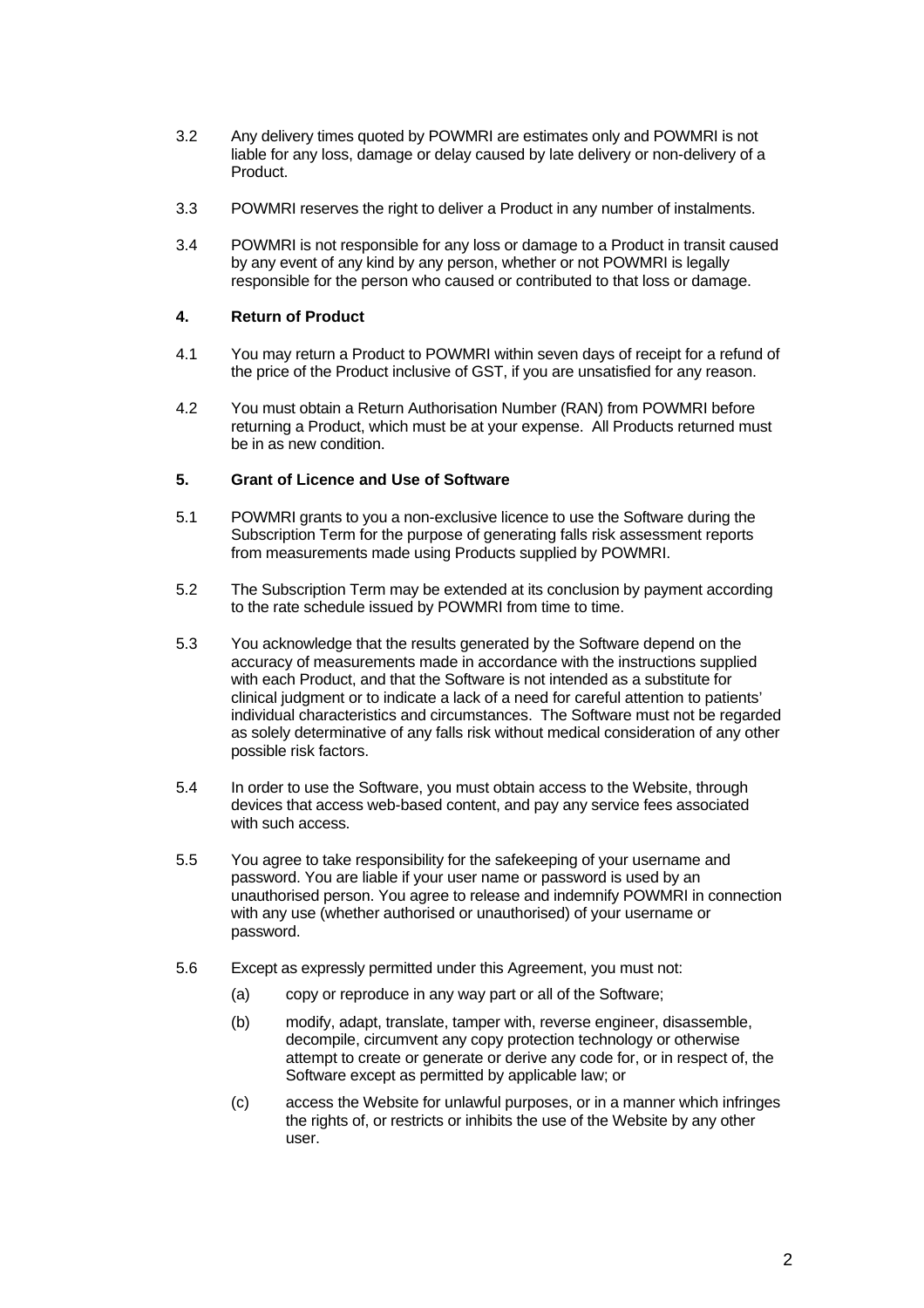5.7 POWMRI may suspend or terminate your licence to use the Software at any time without prior notice if you fail to comply with your obligations under this Agreement.

### **6. Intellectual Property Rights**

- 6.1 All Intellectual Property Rights in any Product and the Software are owned by POWMRI or are used under licence.
- 6.2 No Intellectual Property Rights in any Product or the Software are transferred to you under this Agreement.

### **7. Warranties**

- 7.1 POWMRI warrants that:
	- (a) any Product supplied by it will be free from defects in materials and workmanship under normal use and service for a period of one year from the date you receive the Product;
	- (b) it is the lawful user of the Software and is entitled to grant the licence under this Agreement; and
	- (c) any identifying personal information or details obtained by it or through its Website will not be divulged to another party.
- 7.2 Other than the warranties contained in clause 7.1, to the maximum extent permitted by law, POWMRI (including its subcontractors and agents) disclaims all express and implied warranties relating to any Product and the Software, including but not limited to, implied warranties of care, skill, merchantability and fitness for a particular purpose, or that access to the Software will be uninterrupted or error-free.

### **8. Limitation of Liability**

- 8.1 POWMRI's liability for breach of any implied warranty or condition in respect of any Product or the Software which cannot be excluded is limited, at its option, to:
	- (a) in the case of a Product, the replacement of the Product or the supply of equivalent goods, the repair of the Product, the payment of the cost of replacing the Product or acquiring equivalent goods, or the payment of the cost of having the Product repaired; or
	- (b) in the case of the Software, the supply of access to the Software again or the payment of the cost of having the access supplied again.
- 8.2 To the maximum extent permitted by law, POWMRI (including its subcontractors and agents) will not be liable for any indirect, incidental, special or consequential damages or loss of profits or revenue arising from any use of a Product or the Software, or from any act or omission on its part.

### **9. Indemnity**

9.1 You indemnify and agree to keep POWMRI indemnified from and against any liability, losses, damages, expenses or costs incurred by POWMRI as a result of any act, default or omission by you under this Agreement.

### **10. No Representations**

10.1 You acknowledge that, except for the warranties contained in clause 7.1, you have not relied on any representation, warranty, promise, forecast or statement made by POWMRI in deciding to enter into this Agreement.